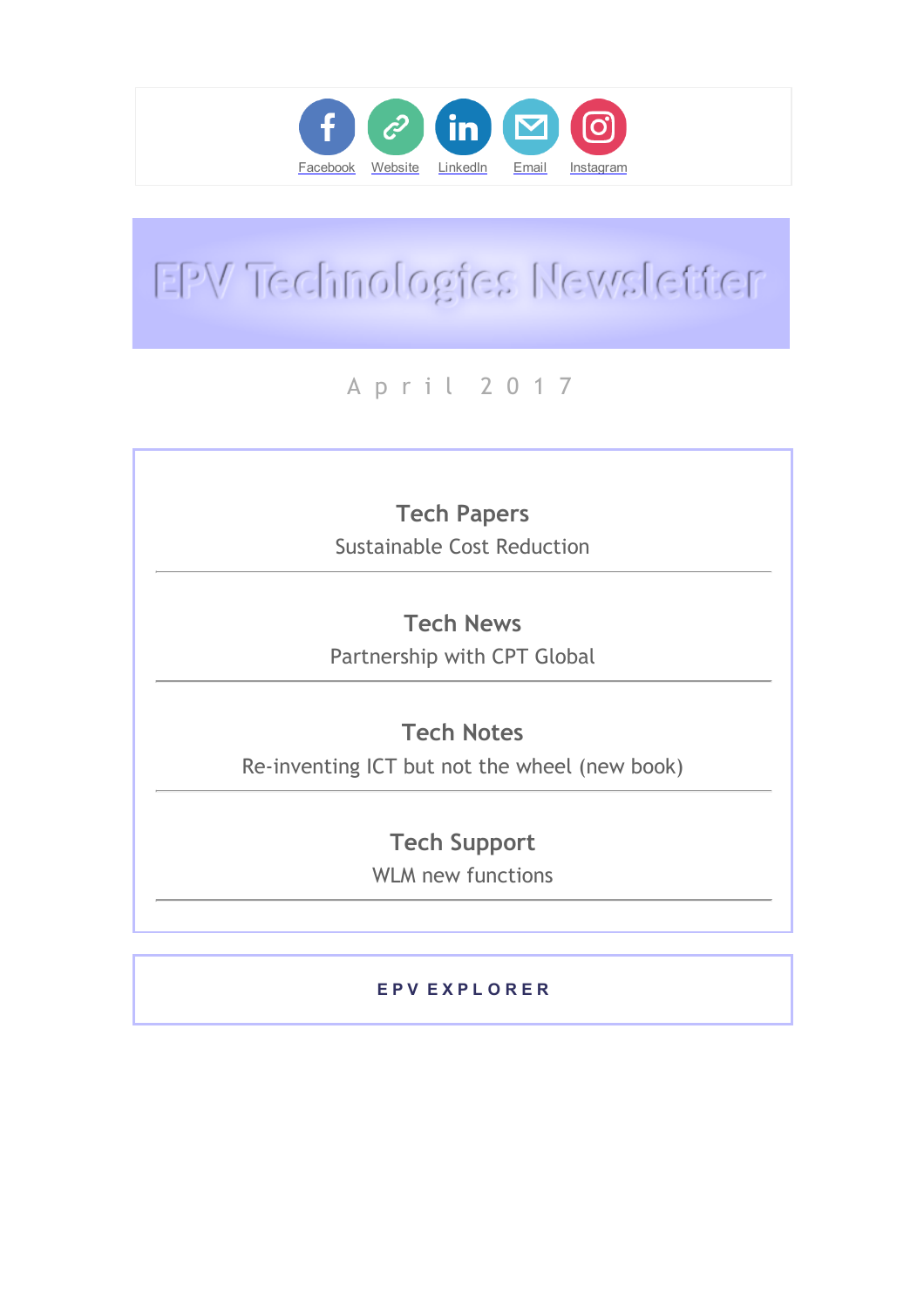



#### GUESS WHERE I AM !

Every month we will invite Newsletter readers to guess in which part of the world is the EPV explorer. The editorial staff will collect the results and at the end of the year we will send a symbolic prize to the participant with the highest number of correct answers.In case of a tie the winner will be chosen by drawing. The real prize is that he will also decide the NGO EPV Technologies will donate 1.000,00 Euro to, choosing from: MSF ([www.medicisenzafrontiere.it](http://www.medicisenzafrontiere.it/)), TDH ([www.terredeshommes.it](http://www.terredeshommes.it/)) and WWF ([www.wwf.it](http://www.wwf.it/)).

> The solution of March is Che Guevara Mausoleum in Santa Clara, Cuba.

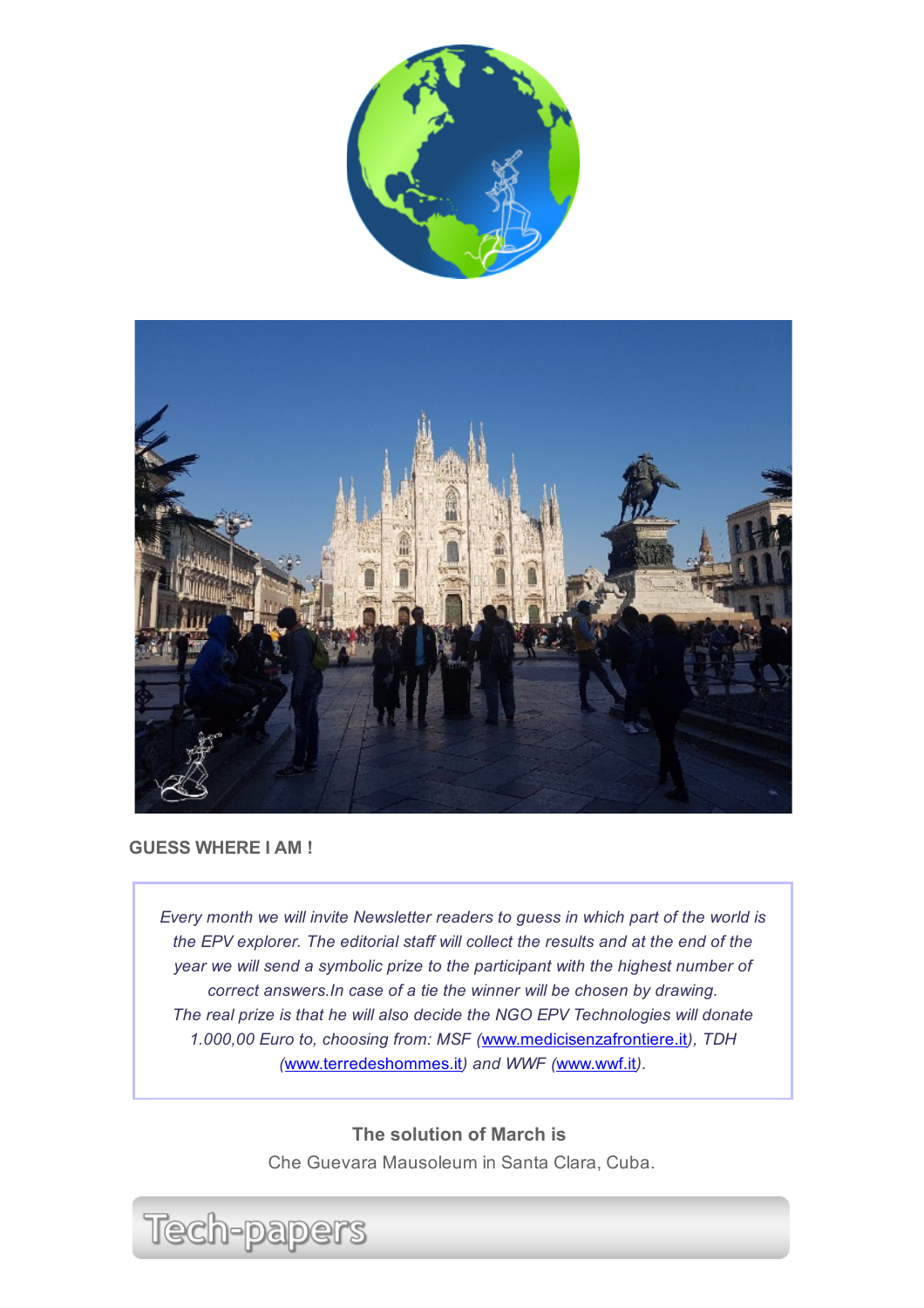#### Sustainable Cost Reduction

No modern enterprise can prosper without an appropriate investment in infrastructure and information technology. It is through this technology that companies interact with their customers and business partners, and the cost of IT generally accounts for a significant portion of the total budget. The constantly rising cost of technology is leading companies to sharpen their focus on initiatives that will maximize its effectiveness.

This white paper will consider how an organization can build a business case to develop and implement a strategy for achieving sustainable cost reductions in IT. The concepts explained herein have been derived from CPT Global's years of experience helping organizations address the problem of escalating technology costs, which are often a function of background throughput and performance issues.

This paper will explain:

- Key drivers for IT cost reductions
- Common areas of inefficiency and poor performance
- Root causes of technology performance problems
- Organizational resistance to change in a cost‐reduction context
- CPT Global's recommendations for a sustainable cost‐reduction strategy
- Governance issues that can hinder an otherwise successful cost-reduction program

This paper will also discuss tactics that an IT organization should consider when implementing a cost reduction strategy, to minimize risk and maintain control of the service delivery model.

If you want to receive the paper you can write to: batch-enquireEurope@cptglobal.com

Tech-news

#### Partnership with CPT Global

We are proud to announce our partnership with CPT Global.

CPT Global is a specialist IT consulting services company with operations in Australia, North and South America, Europe and Asia. Listed on the Australian stock exchange (ASX:CGO), CPT is a market leader in the provision of Capacity planning, Performance tuning, Testing and Management of IT Consulting Services.

CPT will distribute EPV in Australia, China and USA. CPT Global will also use the EPV products within their service offering for z/OS performance analysis and tuning.

More details about CPT at: [http://www.cptglobal.com/](http://epvtech.us2.list-manage.com/track/click?u=062eec856ef8c8851bd059563&id=105a1c45ac&e=48456c6e0b)

Tech-notes

#### Re‐inventing ICT but not the wheel (new book)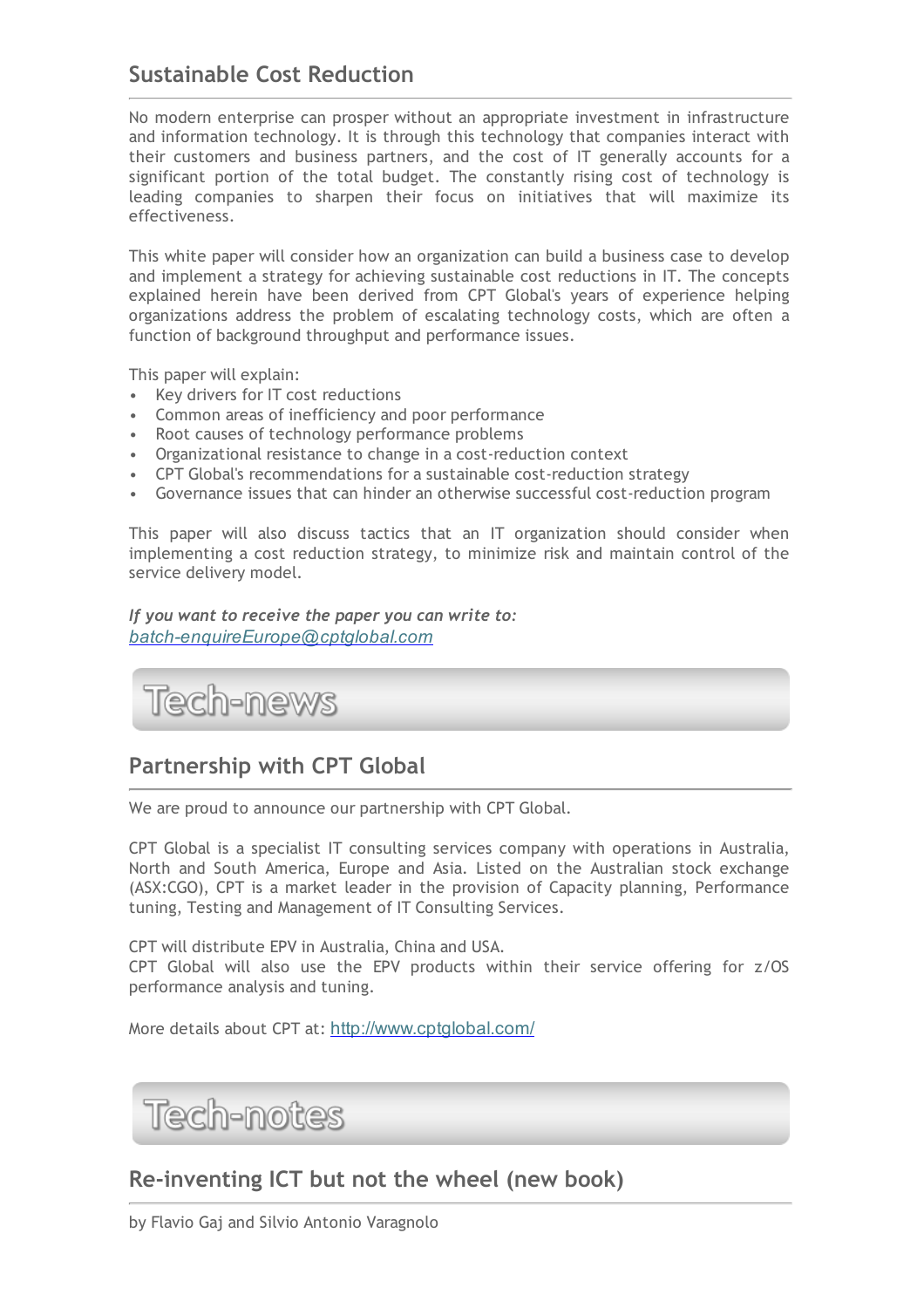This book – published on February 2017 by Il Sole 24 ore ‐ was written by Flavio Gaj (independent ICT consultant) and Silvio Varagnolo (IT Function Transformation team leader in PwC Italy), with the collaboration of Francesco Ferrari, Giampiero Rado, Andrea Mazza and the Technology Competence Center of PwC Italy.

The aim of the book is to help ICT organization (both on Customer side and Outsourcer side) to face the challenge of Digitalization, also adopting new market offers such as Cloud or selective outsourcing though keeping under strict control Service quality and costs.

The book is already available for purchase on Il Sole 24 Ore store and on Amazon store.

The complexity of Information Technologies and their indissoluble connection with the business urgently requires a different and more effective way of managing Information Services. Information Services are an integral part of everyday life. Greater emphasis on quality as perceived by customers and end‐users, and a different, more rigorous and quantitative, way of measuring and managing these Services will become a must over the next few years. These, together with effective cost control, will be the critical success factors for IT Service organizations that aspire to succeed.

The approach proposed here encompasses going back to basics and a Copernican revolution.

A Copernican revolution because it inverts views and priorities: the constraints and rigidity of IT no longer condition business. Rather, business priorities direct and guide, quantitatively and rigorously, the IT operations.

Back to basics because it retrieves, enhances, adopts and adapts well‐established manufacturing criteria and concepts such as the Bill of Materials (i.e. the product described in its tangible and intangible components), the quantitative measurement of failures, incidents and SLA as perceived by end-users and not only intended for IT technical management.

Tech-support

#### WLM new functions

IBM introduced two important new functions with WLM Administrative Application level 31 in z/OS 2.1 and 2.2

a "Honor Priority" attribute can be specified for any service class; possible values are: default and NO; if set to NO it will override the system wide IIPHONORPRIORITY value specified in OPT;

• a memory limit, in GB, can be specified for any resource group; it allows to limit the amount of memory capacity available to one or more service classes on system‐level.

More details at: [http](http://epvtech.us2.list-manage.com/track/click?u=062eec856ef8c8851bd059563&id=62dd6011e7&e=48456c6e0b)[://](http://epvtech.us2.list-manage.com/track/click?u=062eec856ef8c8851bd059563&id=e8b24ffaea&e=48456c6e0b)[publibz.boulder.ibm.com/zoslib/pdf/OA50845.pdf](http://epvtech.us2.list-manage2.com/track/click?u=062eec856ef8c8851bd059563&id=25fd948ca6&e=48456c6e0b)

#### R E C I P E S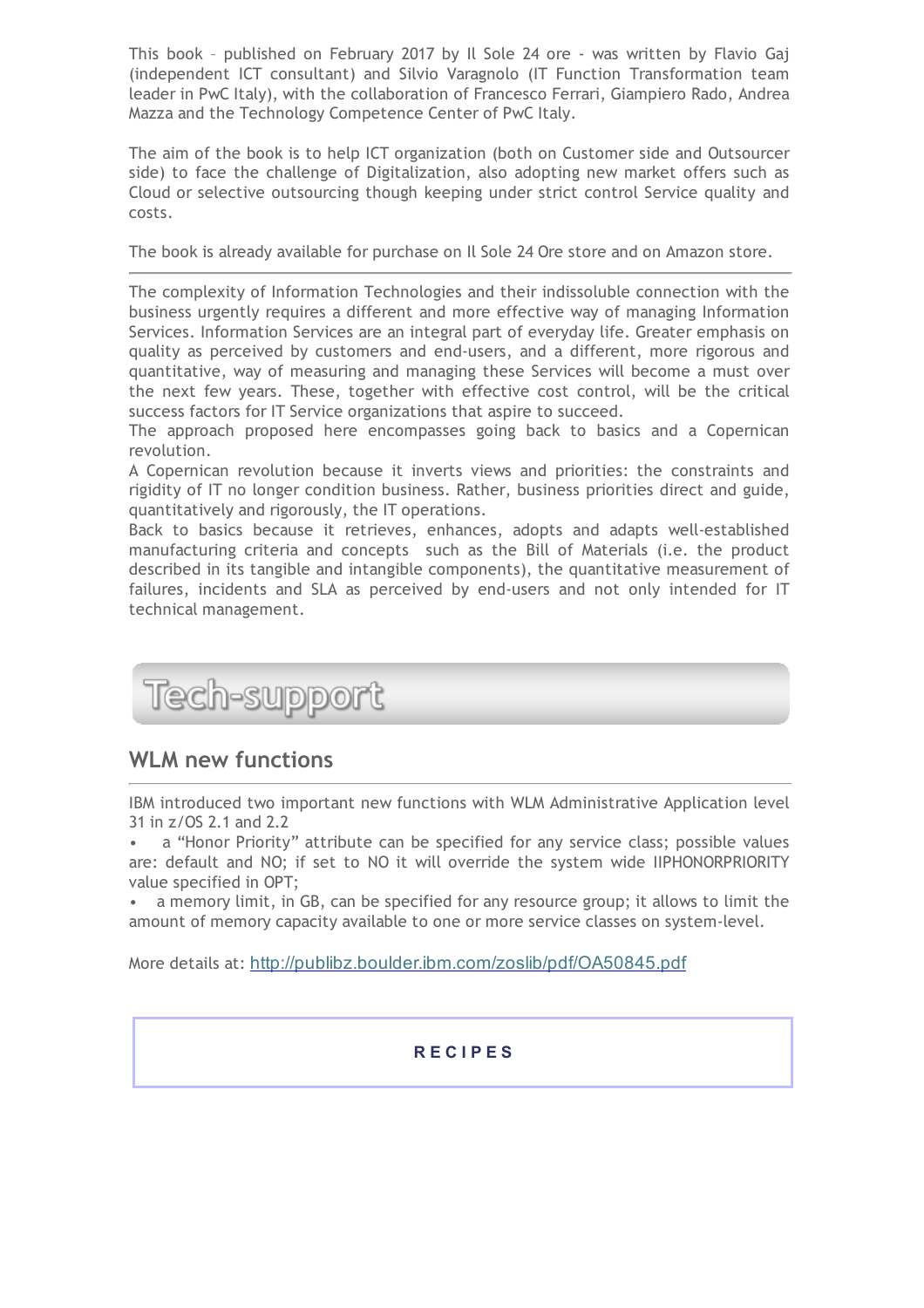

# Saltimbocca alla Romana

Ingredients

4 escalopes 4 slices of Prosciutto di Parma 4 leafs of sage 50g butter Salt pepper white wine

#### Method

To prepare the Saltimbocca alla romana you begin by arranging the meat on a cutting board, eliminating any nerves and grease, then beat with a taper. Divide each slice in half, thus obtaining 8 pieces in all. Put the slices of ham and then the sage leaves that you will stick with the toothpicks by entering the tip first on one side and then on the other. Let melt the butter in the frying pan And as soon as it is warm, lay the saltimbocca in the pan and let it brown for a couple of minutes on both sides. Subsequently blend with white wine. At the end of cooking add salt and pepper and finally you can serve Saltimbocca alla romana.